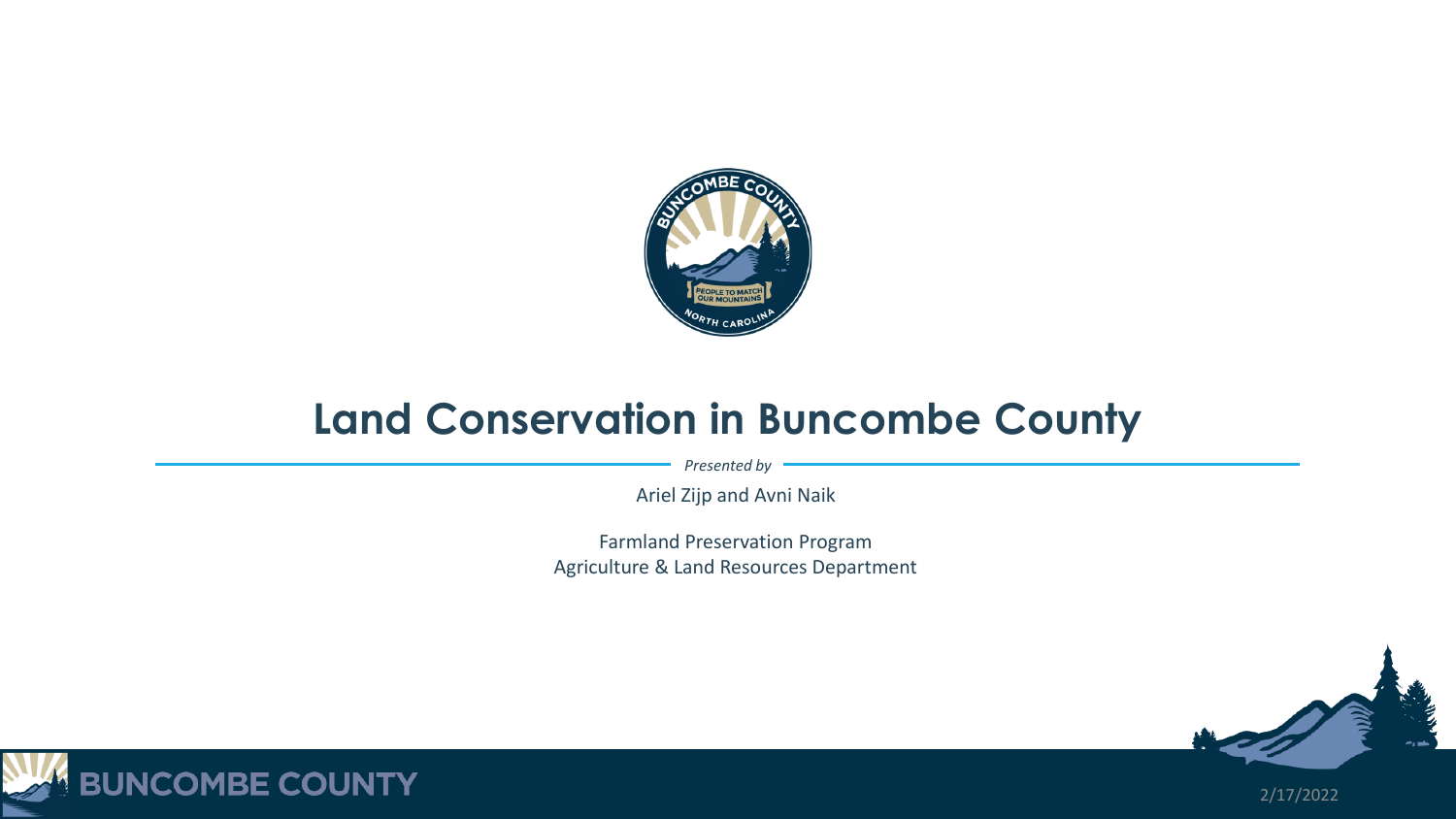# **Goal Setting**

**Buncombe County:** 420,480 acres **Currently Protected:** 76,637 acres (18%) ➢ **20%** = 84,096 acres Need  $2% = 7,459$  acres

➢ **25%** = 105,120 acres Need  $7% = 28,483$  acres



2/17/2022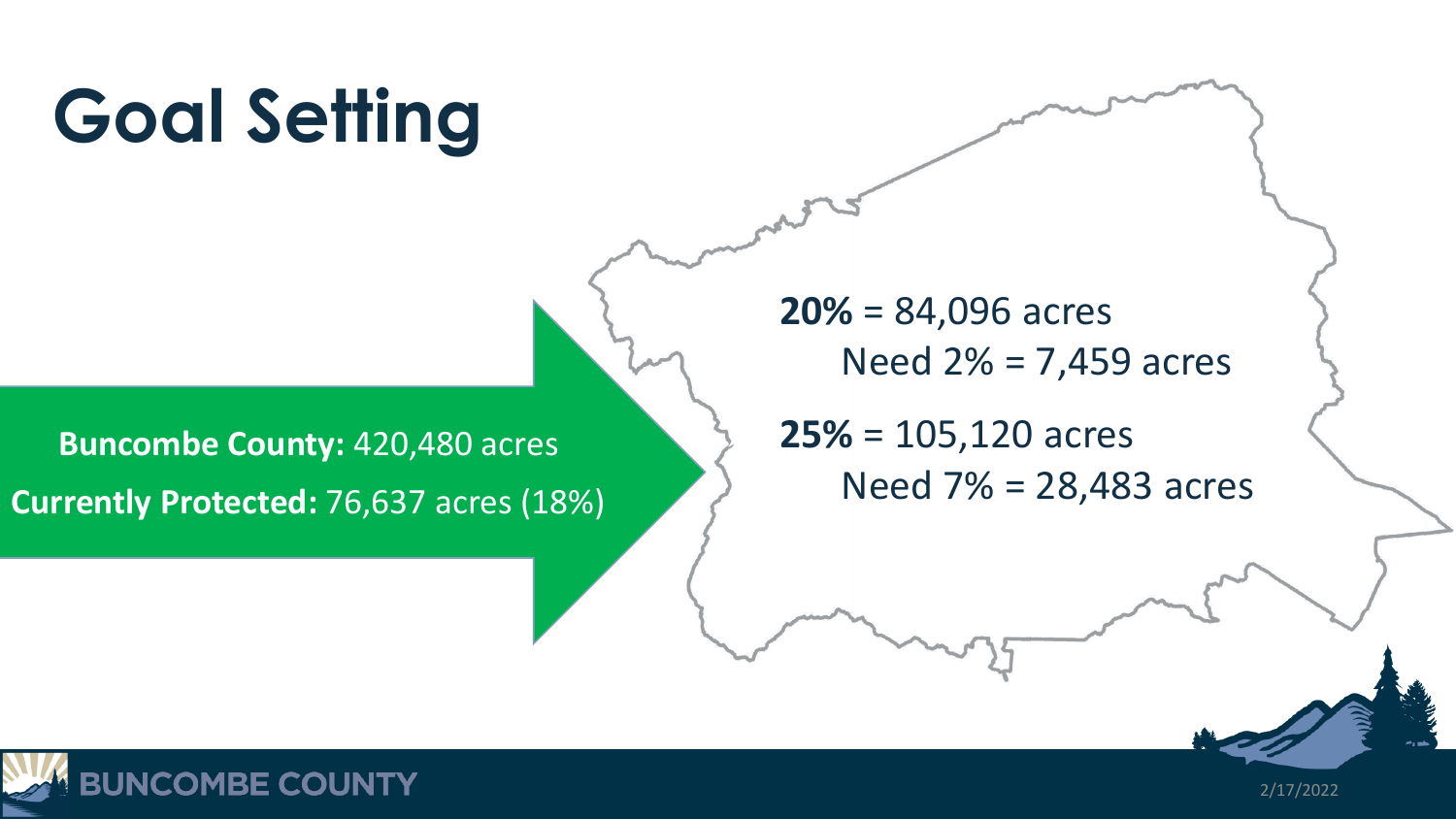# **Land Conservation Waiting List**

### **Ag Advisory Board (AAB)**

- ➢ Projects are ranked using researchbased ranking system
- ➢ **Board Ranking Criteria**:
	- ➢ Soil Classification
	- ➢ Farmland Potential
	- ➢ Clustering Potential
		- ➢ Regional Prioritization Mapping
	- Development Potential

**OMBE COUNTY** 

### **Land Conservation Advisory Board (LCAB)**

- Land Trusts have wait lists independent of LCAB
- ➢ **Board Ranking Criteria**:
	- Scenic quality/viewshed
	- ➢ Natural Areas/Water Quality restoration
	- ➢ Farmland and forest Preservation
	- ➢ Public Benefit/Recreation
	- **Historic Preservation**
	- $\triangleright$  Leveraged Funding/track record

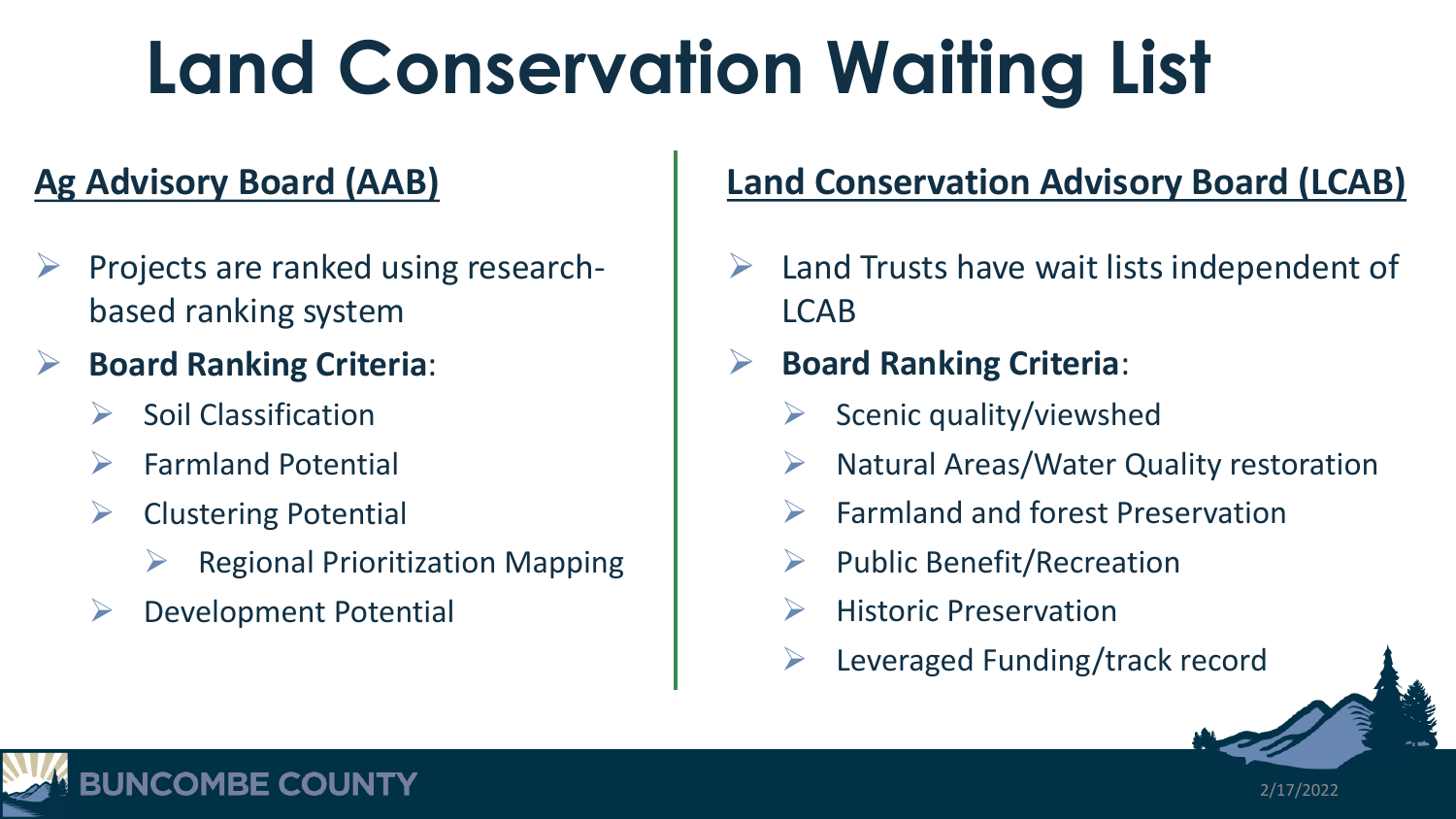

**BUNCOMBE COUNTY** 

2/17/2022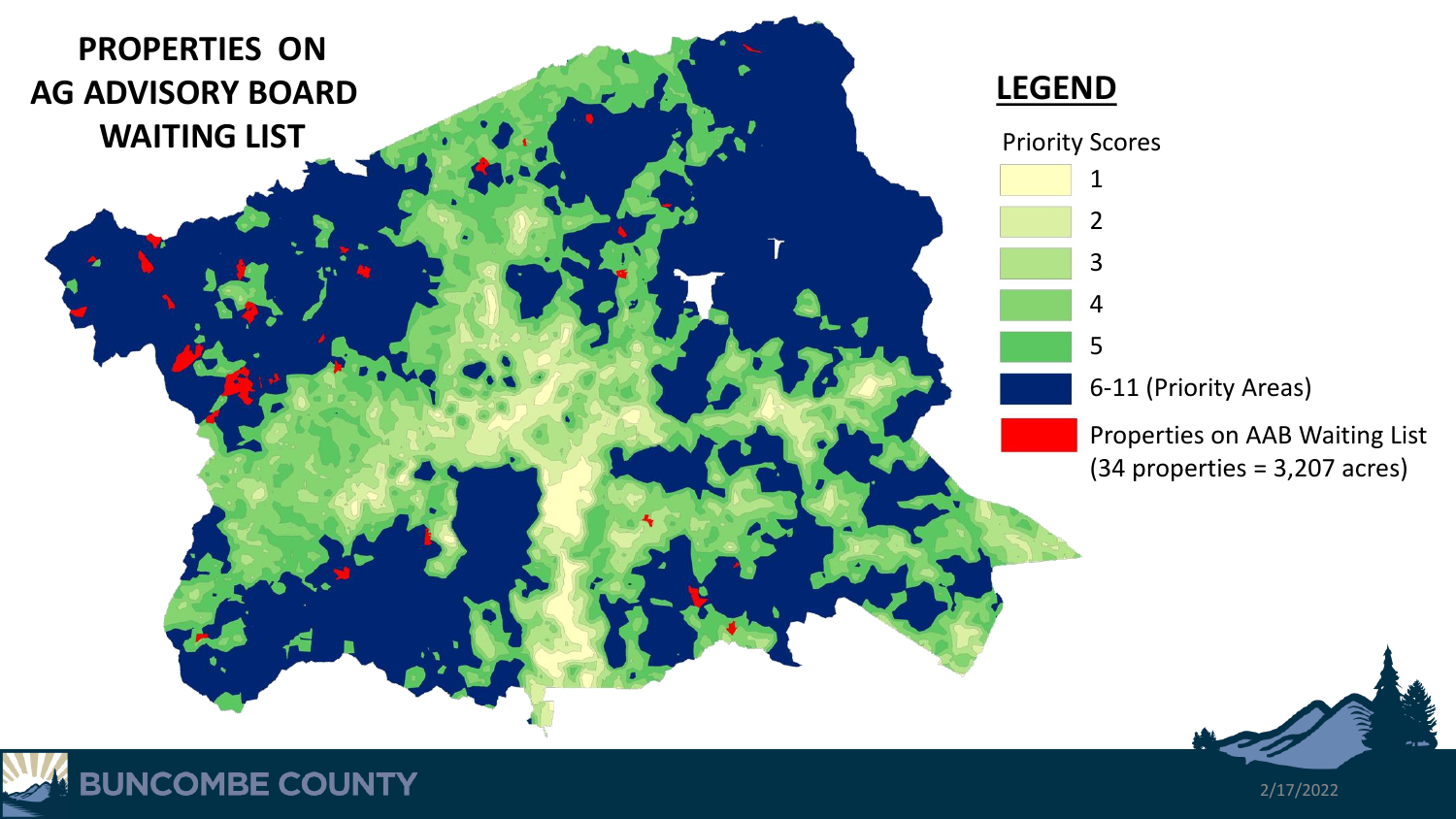### **Current Waitlist Estimates**

#### **Agricultural Advisory Board**

- ➢ **Currently in Progress:** 16 Projects= 1,055.6 acres
	- ➢ 25% donation projects, 75% funded projects

| <b>AAB Waitlist</b>                                          | <b>Priority</b> | <b>Full List</b> |
|--------------------------------------------------------------|-----------------|------------------|
| # of Projects                                                | 29              | 34               |
| <b>Acres</b>                                                 | 2,928           | 3,207            |
| <b>Transaction Costs</b><br>(approximately \$45,000/project) | \$1,305,000     | \$1,620,000      |
| <b>Easement Purchase</b><br>(approximately \$5,000/acre)     | \$13,430,000    | \$13,860,750     |
| <b>Total</b>                                                 | \$14,765,000    | \$15,480,750     |

MRE COUNTY

#### **Land Conservation Advisory Board**

- **Currently in Progress:** 6 Projects = 367.6 acres
	- ➢ 25% donation projects, 75% funded projects

| <b>LCAB Projects</b>                                         | <b>Average</b> |
|--------------------------------------------------------------|----------------|
| # of Projects                                                | 35             |
| <b>Acres</b>                                                 | 3,301          |
| <b>Transaction Costs</b><br>(approximately \$45,000/project) | \$1,575,000    |
| <b>Easement Purchase</b><br>(approximately \$5,000/acre)     | \$12,378,750   |
| Total                                                        | \$13,953,750   |

- Easement purchase is necessary to finish these projects both grant funds/county funds are required
- Easement Purchase cost is an estimate, but actual cost is based on market value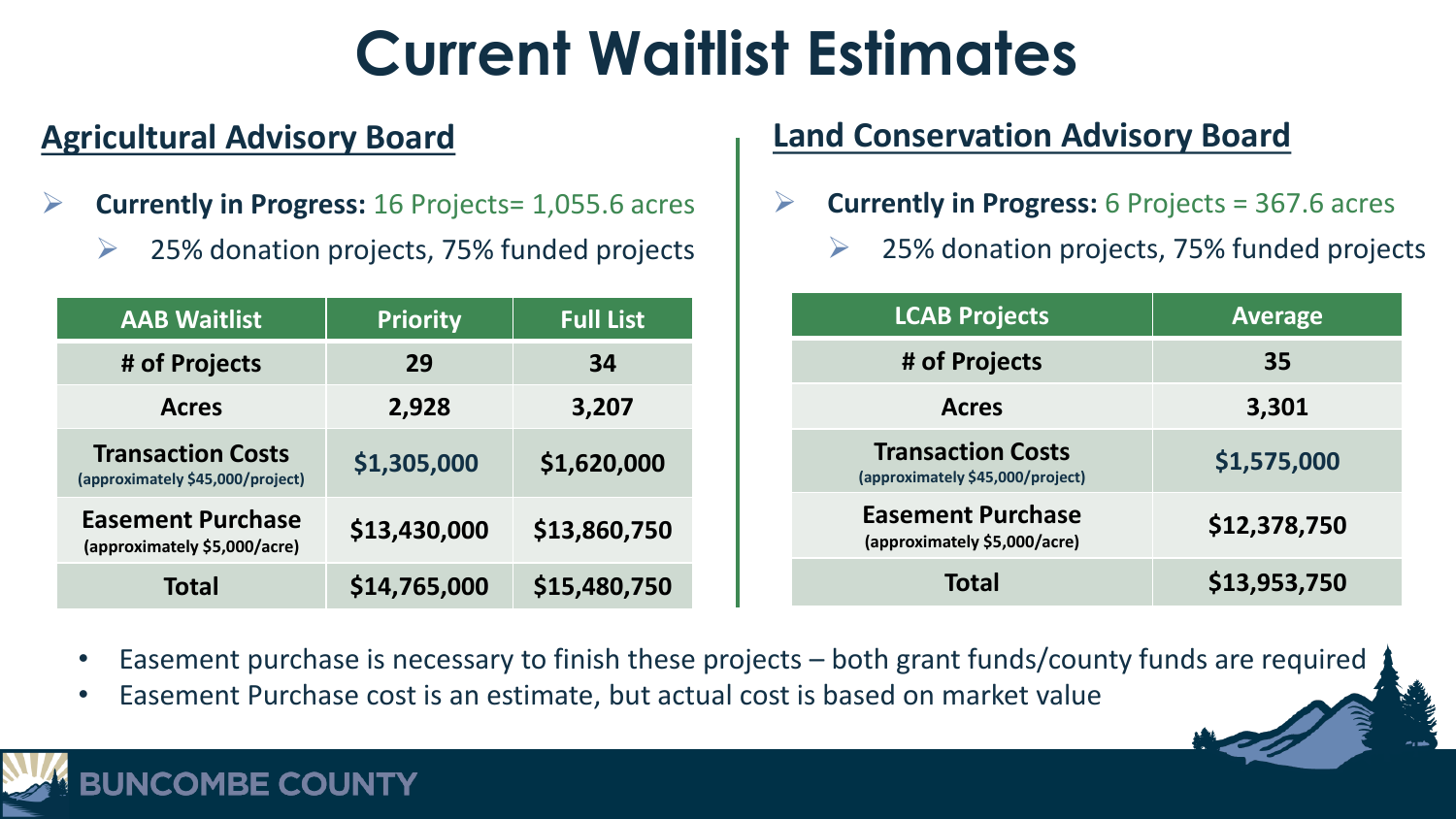### **Conservation Waitlist Estimates**

- ➢ **Total estimated cost: \$29,434,500**
	- ➢ Budget: Annual \$750,000 allocation reduces it by \$7,500,000
	- $\triangleright$  Grants: \$1,000,000/year reduces it by \$10,000,000
	- ➢ **Remaining costs: \$11,934,500**
- ➢ **Total Acres Conserved: 6,508**

**OMBE COUNTY** 

- ➢ **How long would it take? 10 years**
- ➢ **Total Percent protected lands: 19.7% by 2032**

Potential Conservation Goal: *20% of land conserved by 2035*